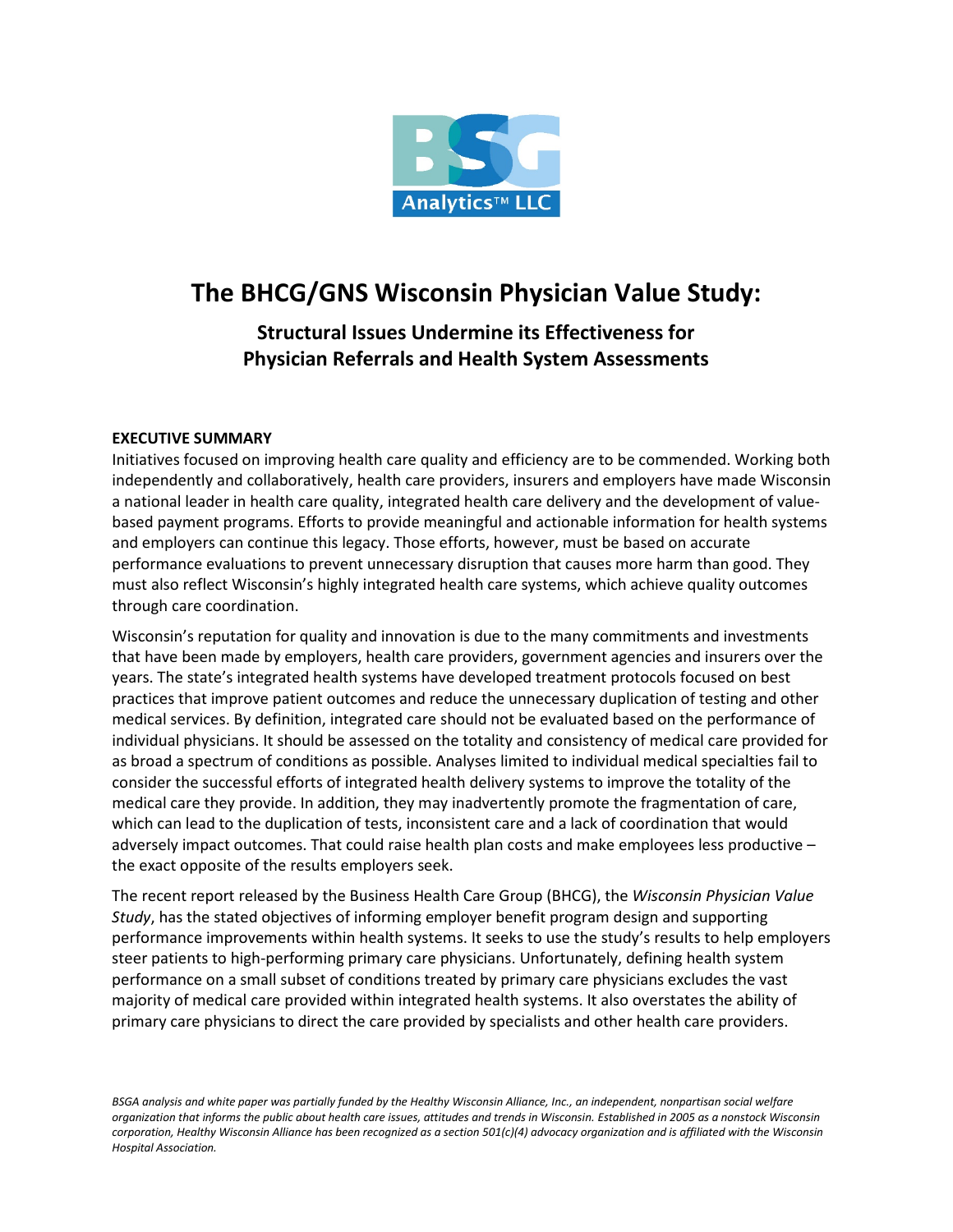Even within its limited focus on primary care, the study was unable to confidently determine whether three-fourths of the physicians evaluated performed above or below the state average. That ambiguity makes it ineffective for referrals or performance evaluations: for every four physicians evaluated, three would be classified as "don't know."

There are several other issues that undermine the study's intended objectives:

- $\circ$  Its one-year timeframe is too short for credible analysis; most analyses include three to five years of claims data
- $\circ$  Its focus is limited to 26 conditions representing just one-third of the episodes treated by primary care physicians $<sup>1</sup>$  $<sup>1</sup>$  $<sup>1</sup>$ </sup>
- $\circ$  It excludes 85 percent of the episodes and more than 90 percent of the medical utilization provided by health care systems<sup>[2](#page-1-1)</sup>
- o Its quality measures are focused on process measures rather than clinical outcomes, and excludes information that is not found in medical claims, including lab results
- $\circ$  It does not address the appropriateness of care, referral patterns and coordination of care within integrated health systems
- $\circ$  Its "black box" methodology makes it impossible for health systems to validate the credibility of its risk adjusters, which is critical to understanding whether the analysis is appropriately identifying top-performing physicians
- $\circ$  Its projected savings assumes that all of the state's primary care could be moved to 261 physicians identified as "good" or "outstanding," which is not feasible, or that primary care physicians will adapt best practices that the study does not identify

The BHCG study used commercial, Medicaid and Medicare fee-for-service claims data from the Wisconsin Health Information Organization (WHIO), a statewide, all-payer claims database that includes approximately two-thirds of the state's population.<sup>[3](#page-1-2)</sup>

WHIO's data helps to provide direction and magnitude for potential efficiency improvements at the health system or provider group levels. Like satellite photos, it is useful for identifying relative positions and where things are headed, but it cannot "see beneath the trees." Evaluating quality and providing granular analysis actionable at the individual provider level requires information that is not attainable through WHIO data, including lab results and other clinical data contained in electronic health records.

Using incomplete data to rank physicians, as is done in the BHCG study, is unlikely to improve health care delivery but could lead to unnecessary market disruption and undermine other, more credible efforts to identify best practices.

<span id="page-1-0"></span><sup>&</sup>lt;sup>1</sup> The study identified primary care physicians as family practice physicians, internal medicine physicians and pediatricians.<br><sup>2</sup> Because it is limited to 26 conditions, the analysis excludes 67% of episodes and 60% of m

<span id="page-1-1"></span>physicians (Table 3). And because the study is limited to primary care physicians, it excludes 55% of total episodes and 78% of medical utilization (Table 4).

<span id="page-1-2"></span><sup>3</sup> Based on WHIO DM release notes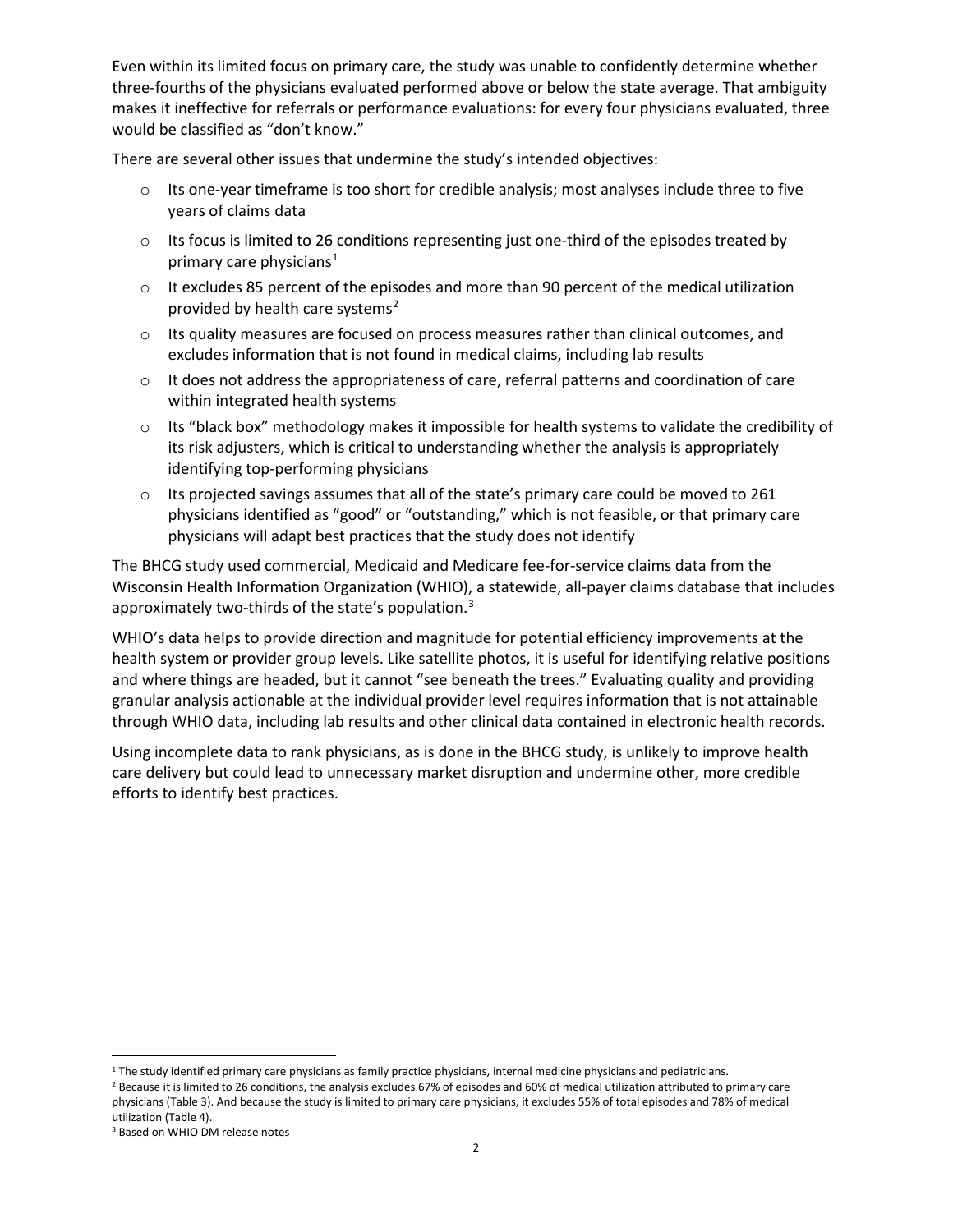#### **THE BUSINESS HEALTH CARE GROUP ANALYSIS**

BHCG, with funding from the Greater Milwaukee Business Foundation on Health, commissioned GNS Healthcare, a Boston-based analytics company, to review one year of claims data (January 1, 2017 to Dec. 31, 2017) from WHIO's all-payer claims database. The primary focus of the study was to identify the highest-quality/lowest-utilization primary care providers, which were defined as family practice physicians, internal medicine physicians and pediatricians. [4](#page-2-0) The study also sought to determine if there was a correlation between medical utilization and quality, as well as the savings that could be achieved if medical care could be moved to top-tier (high-quality, low-utilization) providers as defined by BHCG. The study included 456,753 patients, which represents an estimated 11 percent of the Wisconsin population. [5](#page-2-1) For the primary care physician analysis, GNS analyzed 26 conditions (Table 1).

| TABLE 1. BASE ETGS INCLUDED IN THE PRIMARY CARE PHYSICIAN ANALYSIS <sup>6</sup> |                                                                 |                                                        |                                                  |  |  |  |
|---------------------------------------------------------------------------------|-----------------------------------------------------------------|--------------------------------------------------------|--------------------------------------------------|--|--|--|
| <b>Condition (Episode Treatment Group)</b>                                      | <b>Percent of Physicians</b><br><b>That Treat the Condition</b> | <b>Median Episodes</b><br><b>Treated Per Physician</b> | Episodes as % of<br><b>Selected ETG Episodes</b> |  |  |  |
| Hypertension                                                                    | 90%                                                             | 100                                                    | 23%                                              |  |  |  |
| <b>Diabetes</b>                                                                 | 86%                                                             | 43                                                     | 10%                                              |  |  |  |
| Mood Disorder, Depressed                                                        | 96%                                                             | 28                                                     | 6%                                               |  |  |  |
| Hyperlipidemia                                                                  | 82%                                                             | 28                                                     | 9%                                               |  |  |  |
| Obesity                                                                         | 94%                                                             | 25                                                     | 8%                                               |  |  |  |
| Asthma                                                                          | 98%                                                             | 24                                                     | 6%                                               |  |  |  |
| Tonsillitis, Adenoiditis or Pharyngitis                                         | 95%                                                             | 20                                                     | 8%                                               |  |  |  |
| Otitis                                                                          | 93%                                                             | 14                                                     | 6%                                               |  |  |  |
| <b>Acute Bronchitis</b>                                                         | 94%                                                             | 11                                                     | 4%                                               |  |  |  |
| <b>Acute Sinusitis</b>                                                          | 91%                                                             | 10                                                     | 4%                                               |  |  |  |
| <b>Ischemic Heart Disease</b>                                                   | 78%                                                             | 8                                                      | 3%                                               |  |  |  |
| Chronic Obstructive Pulmonary Disease                                           | 81%                                                             | 8                                                      | 2%                                               |  |  |  |
| Other Drug Dependency                                                           | 85%                                                             | 7                                                      | 2%                                               |  |  |  |
| Migraine Headaches                                                              | 90%                                                             | 6                                                      | 2%                                               |  |  |  |
| Mood Disorder, Bipolar                                                          | 75%                                                             | 3                                                      | 1%                                               |  |  |  |
| Cerebral Vascular Disease                                                       | 74%                                                             | 3                                                      | 1%                                               |  |  |  |
| <b>Atrial Fibrillation &amp; Flutter</b>                                        | 71%                                                             | 3                                                      | 1%                                               |  |  |  |
| Osteoporosis                                                                    | 67%                                                             | $\overline{2}$                                         | 1%                                               |  |  |  |
| Epilepsy                                                                        | 71%                                                             | 2                                                      | 1%                                               |  |  |  |
| <b>Congestive Heart Failure</b>                                                 | 70%                                                             | $\overline{2}$                                         | 1%                                               |  |  |  |
| Alcohol Dependence                                                              | 68%                                                             | $\overline{2}$                                         | 1%                                               |  |  |  |
| Opioid Dependency                                                               | 51%                                                             | 1                                                      | 1%                                               |  |  |  |
| <b>Inflammatory Bowel Disease</b>                                               | 53%                                                             | $\mathbf{1}$                                           | $< 1\%$                                          |  |  |  |
| Heart Failure, Diastolic                                                        | 50%                                                             | $\mathbf 1$                                            | $< 1\%$                                          |  |  |  |
| <b>Adult Rheumatoid Arthritis</b>                                               | 54%                                                             | $\mathbf 1$                                            | $< 1\%$                                          |  |  |  |
| HIV/AIDS                                                                        | 6%                                                              | $\mathbf 0$                                            | $< 1\%$                                          |  |  |  |

<span id="page-2-0"></span>

| <sup>4</sup> The study also included a very limited analysis of top-performing cardiologists, orthopedic surgeons and obstetricians. The specialist analysis |
|--------------------------------------------------------------------------------------------------------------------------------------------------------------|
| was limited to one procedure for cardiologists (PTCA), two procedures for orthopedic surgeons (hip replacement and knee arthroplasty) and                    |
| one procedure for obstetricians (pregnancy with delivery). Those results are not addressed directly in this white paper, but the general issues              |
| discussed (small sample sizes, confidence levels and lack of actionable results) would be of equal or greater concern.                                       |

<span id="page-2-1"></span><sup>5</sup> Typically, 70% of an enrolled population have a medical claim in a given year. Given BHCG's assertion that 456,753 patients were included in the study, the total "enrolled" population would be 652,504, which represents 11% of the state's population in 2017

<span id="page-2-2"></span><sup>6</sup> BSGA replicated the study's parameters using the same database to calculate the number of primary care physicians treating a given condition and the median number of episodes treated by each physician.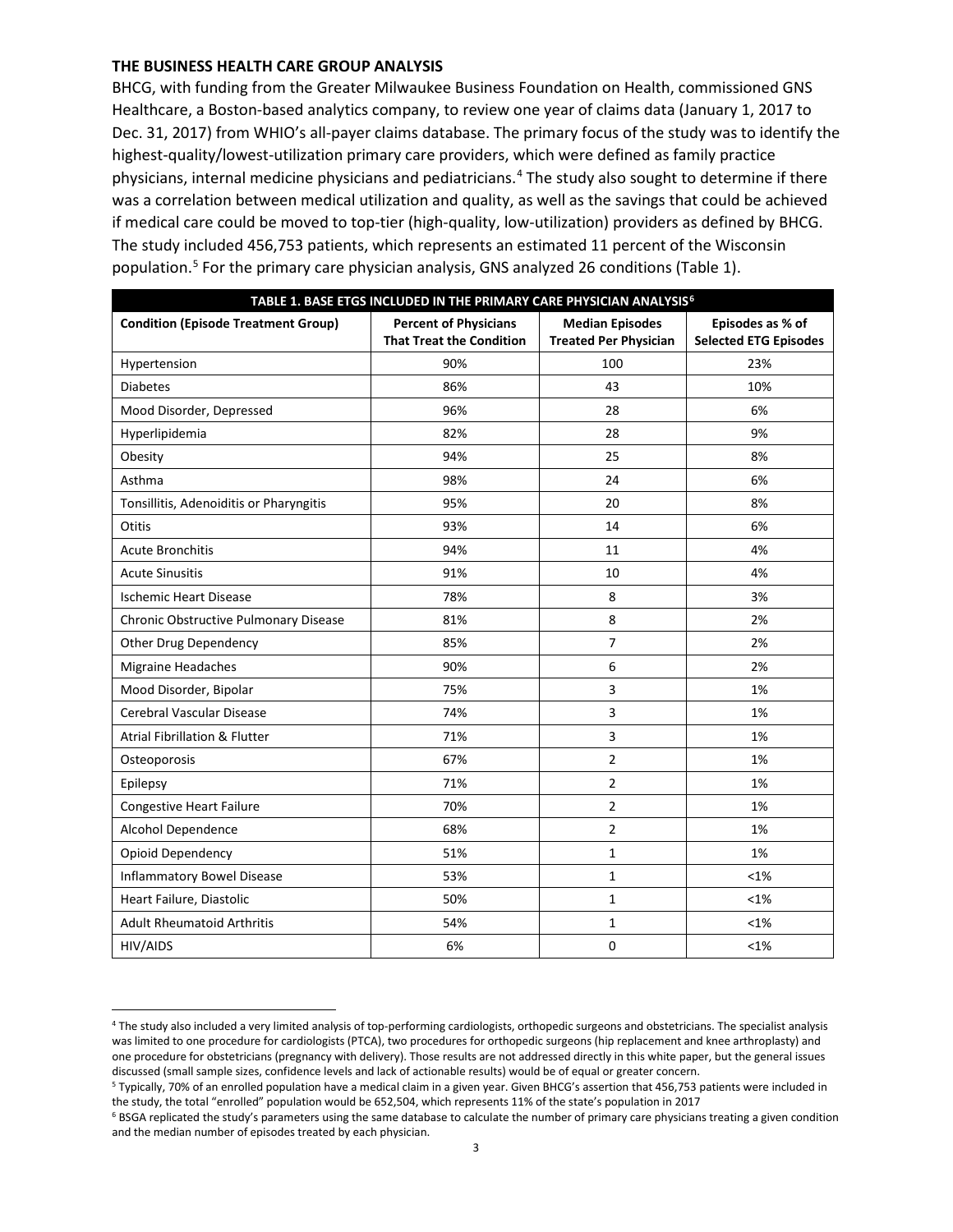Quality ratings were based on how well a physician met Optum's claim-based quality measures for a variety of treatment protocols.<sup>[7](#page-3-0)</sup> Efficiency was determined by comparing GNS' proprietary risk-adjusted utilization for all services (inpatient, outpatient, professional, pharmacy, ancillary) for a provider against the statewide average for each of the 26 Base ETGs. A composite score for each physician was determined by aggregating the physician's Base ETG performance scores using a weighted adjustment that reflected each physician's episode mix for the Base ETGs.

The analysis included 3,760 primary care physicians who had at least 100 EBM opportunities in 2017. This represents approximately one-half of the total Wisconsin primary care physicians with a 2017 claim in the WHIO DM19 database.<sup>[8](#page-3-1)</sup> The study identified 141 primary care physicians statewide (4 percent of all physicians included in the analysis), as "outstanding" for both efficiency and quality at an 80-percent confidence level. Almost twice as many physicians were identified as "outstanding" for quality as were identified as "outstanding" for efficiency. Approximately one-third of providers were identified as having below-average quality and one-fifth were identified as having below-average efficiency (Table 2).

The study found no correlation between a provider's quality score and his/her efficiency score. That is, a high-quality provider was as likely to outperform the statewide average in terms of efficiency as he/she was to underperform the average. This could be due to the study's use of the Optum quality measures. While these measures may be helpful in identifying whether physicians are appropriately prescribing diagnostic tests and medications, they are not a valid tool for measuring improvements in a patient's health status over time. Basing quality on process measures may also be the reason the study found no correlation between quality and efficiency: physicians were evaluated primarily on whether they ordered a test rather than their interpretation of the results and subsequent treatment plan.

Using an 80-percent confidence interval, the study identified 261 physicians who had an efficiency performance score that was above average ("outstanding" or "good" performers). An additional 784 physicians (21% of the total) were identified as having below-average performance scores. The study could not determine whether the remaining 2,715 performers – 72 percent of all the physicians analyzed – had above-average or below-average performance scores with 80-percent confidence.

The study estimated that medical service utilization could be reduced 29 percent if all primary care in the state was steered to the approximately 261 primary care providers who could be demonstrated to perform above the statewide average, or if all of the underperforming primary care providers changed their practice patterns to perform at an above-average level. Steering all Wisconsin patients seeking primary care to 261 physicians statewide is not feasible. Nor does the study provide any insights into the practices physicians could adopt to improve their performance scores.

| <b>TABLE 2. STRATIFICATION OF PRIMARY CARE PROVIDERS</b> |                      |                     |                     |  |  |  |
|----------------------------------------------------------|----------------------|---------------------|---------------------|--|--|--|
| <b>Physician Ranking</b>                                 | Quality              | <b>Efficiency</b>   | <b>Both</b>         |  |  |  |
| Outstanding                                              | 502 physicians (13%) | 260 physicians (7%) | 141 physicians (4%) |  |  |  |
| Good                                                     | 133 (4%)             | 1(0%)               | Not Provided        |  |  |  |
| <b>Typical</b>                                           | 1,806 (48%)          | 2,715 (72%)         | Not Provided        |  |  |  |
| <b>Below Average</b>                                     | 1,319 (35%)          | 784 (21%)           | Not Provided        |  |  |  |

**BHCG Study Definitions:**

Outstanding: PCPs who perform better than the 75th percentile score at an 80% confidence level

Good: PCPs who perform better than 50th percentile but not better than the 75th percentile score at an 80% confidence level

Typical: PCPs who could not be determined, with 80% confidence, to be better than the 75<sup>th</sup> percentile score or below the 50<sup>th</sup> percentile score Below Average: PCPs who perform below the 50<sup>th</sup> percentile score at an 80% confidence level

<span id="page-3-0"></span><sup>7</sup> Optum's EBM Connect product utilizes more than 600 claims-based measures to assess physicians' compliance with treatment protocols; most of the measures assess whether a specific test or medication was prescribed.

<span id="page-3-1"></span><sup>8</sup> Using the DM19 data mart, BSGA determined there were 7,457 unique primary care provider names with at least one claim in 2017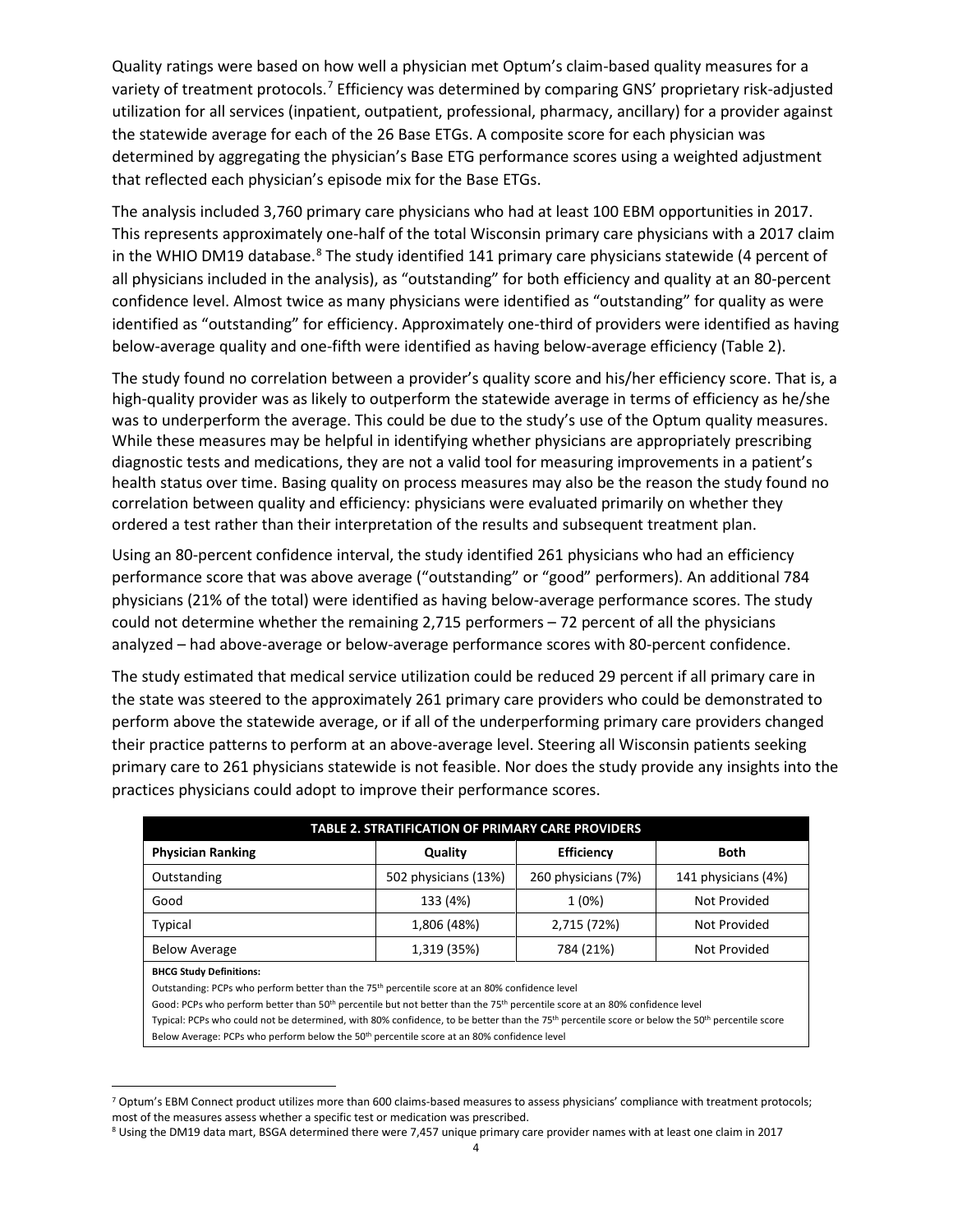#### **METHODOLOGICAL CONCERNS**

BSGA identified six methodological concerns that mitigate the study's conclusions and impact.

#### **1. The study's timeframe is too short**

The BHCG analysis is limited to one year of medical claims data, which is significantly below the two, three or four years of claims data that most credible analyses require. The one-year window presents several challenges. It distorts data for physicians who onboarded new patients during the year. Several of the conditions included in the study are chronic diseases that require significantly more medical resources in the first year of care to mitigate health care utilization in subsequent years. The one-year window also distorts performance scores for physicians with patients who had an inpatient stay or catastrophic event within that year, much the same way a large claim can distort an employer's experience for a given year. A longer claims window would smooth the impact of catastrophic events and provide a more accurate depiction of a provider's performance over time.

The one-year window also limits the ability to credibly identify high- and low-performing providers. Because of its small sample size, the study was unable to identify whether 72 percent of the primary care providers had above-average or below-average efficiency at an 80-percent confidence level, which is much lower than the 90-percent or 95-percent confidence levels generally recognized as necessary to delineate statistically differences in performance.

As noted earlier, BHCG seeks to use the results of this study to steer patients to "high performing providers". However, the study could not indicate with at least 80 percent confidence that a significant number of primary care providers either outperformed or underperformed their peers. Steering patients away from these providers could not be supported based on the data, and it would result in large disruptions in care.

## **2. The study's focus is too narrow**

By focusing on just 26 of the more than 445 Base ETGs attributed to primary care physicians, the analysis excludes two-thirds of the episodes and 60 percent of the medical resource utilization attributed to family practice physicians, internal medicine physicians and pediatricians who are included in the study (Table 3). These primary care physicians represent just half of the primary care physicians who had a claim in 2017 based on the WHIO data. Excluding 60 percent of medical utilization attributed to primary care physicians can distort results because it does not reflect the total range of services provided by primary care physicians. Additionally, the study excludes one-half of the state's primary care providers, especially new physicians who have received the most current training from medical schools.

| TABLE 3. MEDICAL CARE UTILIZATION - PRIMARY CARE PHYSICIANS <sup>9</sup> |                 |                |  |                    |                |
|--------------------------------------------------------------------------|-----------------|----------------|--|--------------------|----------------|
| <b>CONDITIONS</b>                                                        | <b>EPISODES</b> | <b>% TOTAL</b> |  | <b>UTILIZATION</b> | <b>% TOTAL</b> |
| 26 conditions (Base ETGs) Included                                       | 780.528         | 33.3%          |  | 823,820,494        | 39.8%          |
| Base ETGs Excluded                                                       | 1,562,262       | 66.6%          |  | 1,242,959,170      | 60.2%          |
| All Medical Care                                                         | 2,342,790       | 100%           |  | 2,066,779,664      | 100%           |

The study also excludes nurse practitioners and physician assistants, two medical specialties that are providing an increasing share of primary medical care. In DM19, approximately 425,000 episodes for the selected Base ETGs were attributed to nurse practitioners and physician assistants in 2017. In addition, by limiting its focus to primary care physicians, the study excludes 55 percent of the episodes and nearly 80 percent of medical care provided to Wisconsin patients (Table 4).

<span id="page-4-0"></span><sup>9</sup> Family Practice, Internal Medicine and Pediatric physicians with a completed episode in 2017 (WHO DM19)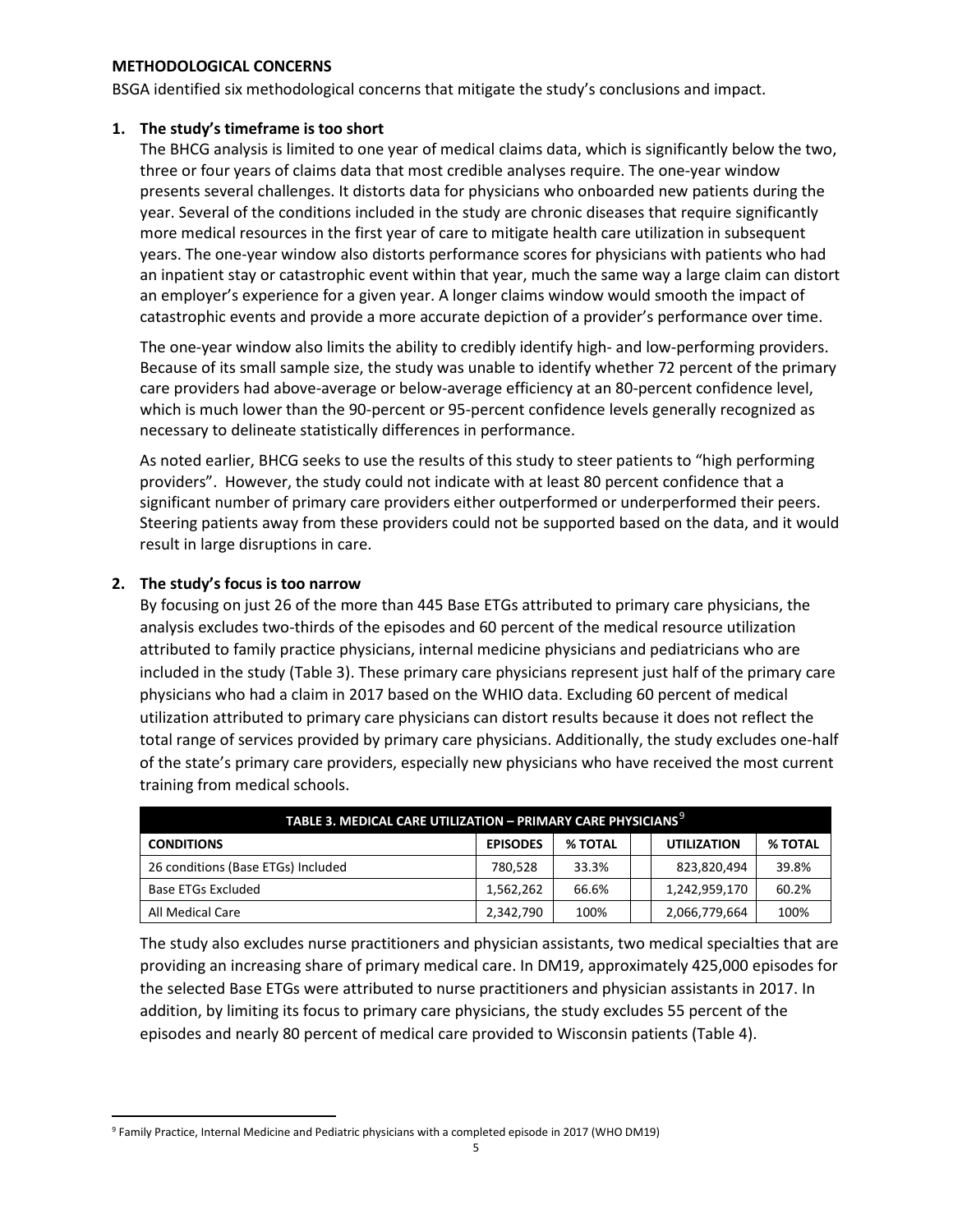| TABLE 4. MEDICAL CARE UTILIZATION - ALL SPECIALTIES <sup>10</sup> |                 |         |  |                    |                |
|-------------------------------------------------------------------|-----------------|---------|--|--------------------|----------------|
| <b>PHYSICIAN</b>                                                  | <b>EPISODES</b> | % TOTAL |  | <b>UTILIZATION</b> | <b>% TOTAL</b> |
| <b>Family Practice</b>                                            | 2,119,425       | 26.7%   |  | 868,964,250        | 12.9%          |
| Internal Medicine                                                 | 753,216         | 9.5%    |  | 364,556,544        | 5.4%           |
| Pediatricians                                                     | 701,800         | 8.8%    |  | 235,130,000        | 3.5%           |
| <b>Included Care (Primary Care)</b>                               | 3,574,441       | 45.0%   |  | 1,468,623,794      | 21.8%          |
| <b>Excluded Care (Other Specialties)</b>                          | 4,361,597       | 55.0%   |  | 5,284,944,544      | <b>78.3%</b>   |
| All Medical Care                                                  | 7,936,038       | 100%    |  | 6,753,568,338      | 100%           |

The study also ranked health systems based on the scores of their primary care physicians, although this portion of the study was not released publicly. BHCG has indicated it will share those results privately in its discussions with health systems.

Ranking health systems based on the performance score for primary care physicians raises several fundamental concerns. A credible systemwide score based on the aggregation of individual physician performance scores is not possible if the methodology cannot determine, for more than 70 percent of the physicians analyzed, whether the physician underperformed or outperformed their peers. In addition, basing a health system score on the performance of primary care physicians overestimates their ability to control the medical care provided outside of their offices. While some health plans have strict primary care gatekeepers, that is not true for many of the health plans serving the state. Many patients can see whichever specialists they choose. Even in strict gatekeeper models, primary care physicians have little control over the procedures performed by other physicians and health care professionals in inpatient and outpatient settings. Limiting health system scores to the performance of primary care physicians excludes the care provided by surgeons, oncologists, cardiologists, obstetricians, gynecologists, rheumatologists and other physician specialists; physician assistants; nurse practitioners and physical therapists. It also does not include any lab tests, diagnostic imaging or prescriptions ordered by these providers.

Measuring the totality of care provided to a patient within a health system provides a more accurate assessment of overall efficiency. For example, a primary care physician who is quick to refer patients to cardiologists for hypertension may appear to be more efficient than primary care physicians who continue to treat those patients even though the physician's decision could result in less-efficient utilization of medical resources.

Finally, it has been a challenge for WHIO to properly attribute physicians to health systems.<sup>[11](#page-5-1)</sup> In its analyses for various provider clients, BSGA has found that the number of providers inappropriately attributed to a health system can range between 10 and 20 percent of providers. This can even be greater for health systems that are expanding or consolidating.

## **3. The study uses "black box" technology that cannot be independently validated**

Risk adjusting is critical to normalizing the medical utilization used to treat patients so that physicians are not penalized for having sicker patients. The risk-adjusting methodology used in most WHIO analyses relies on Optum's severity adjustments, which are well documented and transparent. [12](#page-5-2)

<span id="page-5-0"></span> $10$  DM18 Commercial based on standard attribution. BSGA used DM18 to make these calculations because it is a significantly more robust database than DM19 and more representative of the medical care provided statewide. Two major carriers – Anthem, which primarily serves eastern Wisconsin and Health Traditions, which primarily serves western Wisconsin – did not participate in DM19

<span id="page-5-1"></span><sup>&</sup>lt;sup>11</sup> Physician attribution was initially done by the Wisconsin Medical Society. In subsequent years, hospital systems voluntarily updated their attributions, with some health systems more diligent than others.

<span id="page-5-2"></span><sup>12</sup> Symmetry® Episode Treatment Groups:® Measuring Health Care with Meaningful Episodes of Care (Optum, Inc., 2017)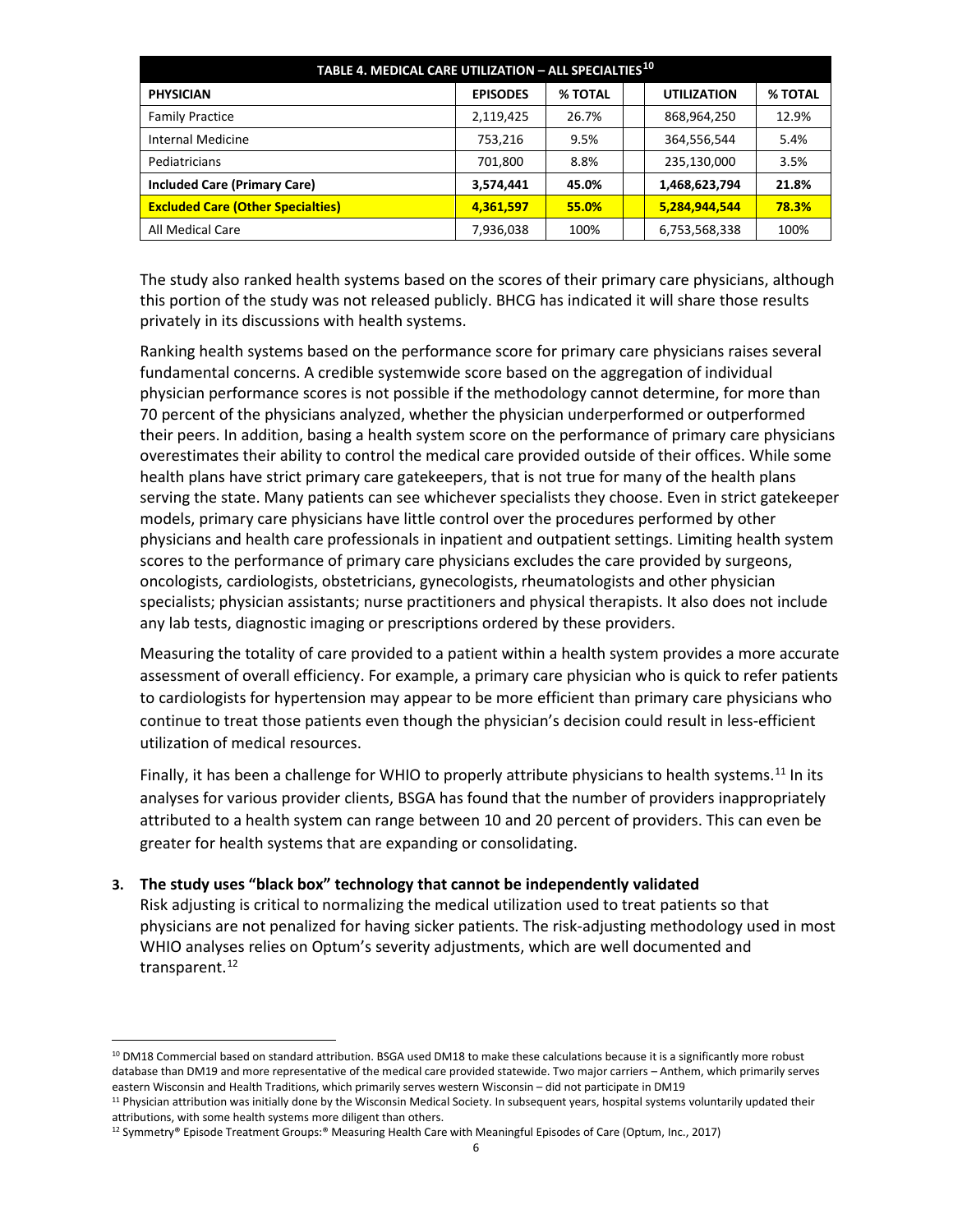GNS Healthcare's Reverse Engineering Forward Simulation (REFS) determined the relative weight of the study's risk-adjusters based on its machine-learning algorithms. The risk-adjuster is critical to ensuring an accurate comparison of physician performance with respect to utilization when physicians are taking care of patients with the same diagnosis but different severities. Because the risk-adjustment mechanism has not been made available, it is impossible to assess the validity of the weighting assigned by GNS, whether the sample sizes for individual physicians are large enough to achieve credible weight adjustments and if the resulting physician rankings are accurate. In addition, if machine learning recalculates the risk-adjusting weights with every dataset analyzed, it could be challenging to conduct credible longitudinal analyses using datasets covering timespans.

# **4. The study's quality measures focus on process measures, rather than outcomes**

The Optum quality measures used in the analysis are only based on information that is included in claim forms. They can measure whether a blood test was performed, because there would be a billing code for that test, but they cannot measure the results of the blood test. They also do not include information about blood pressure, weight and other patient data recorded during office visits.

While the Optum quality measures may be helpful in identifying whether physicians are appropriately prescribing diagnostic tests and medications, they are not a good tool for measuring improvements in a patient's health status over time. This could be the reason the study found no correlation between quality and efficiency: Quality was based primarily on whether a physician ordered a test rather than on his or her interpretation of the results and subsequent treatment plan.

There are additional challenges with Optum's quality measures. They are not equally distributed among major practice categories, which would make it difficult to conduct a similar study for many specialties. Episodes typically treated by primary care physicians and cardiologists have the most quality measures, while pulmonologists, surgeons, orthopedic surgeons and others have relatively few. In addition, WHIO discontinued the publication of Optum's quality measures in WHIO 2.0, its most recent release and has indicated they will not be included in future releases. [13](#page-6-0)

Finally, the BHCG analysis does not identify any of the quality measures it used to determine quality scores. This makes it impossible to validate the appropriateness of the quality measures tied to each of the 26 conditions included in the analysis or to determine the areas where physician quality could be improved.

# **5. Comingling payers prohibits "apples-to-apples" comparisons**

Variations in age and other demographics impact why patients seek medical treatments. Older patients are more likely to have chronic diseases such as osteoporosis, chronic obstructive pulmonary disease or ischemic heart disease. Younger patients are more likely to have tonsillitis or ear infections. Middle-aged patients have a higher prevalence of hypertension and obesity. Lowerincome people may have more issues with alcohol dependence and depression. As a result, a physician's episode mix reflects the relative proportion of commercial, Medicare and Medicaid patients they see. This is important because the methodology weights each physician's performance based on his or her unique mix of episodes. Asthma will have twice the weight if physicians primarily treat commercial or Medicaid patients than if they treat Medicare patients. Conversely, ischemic heart disease is twice as important for providers who treat Medicare patients as it is for those who treat commercial or Medicaid patients (Chart 1).

In order to achieve more accurate comparisons at the individual provider level, payers should be segregated and/or normalized. A separate provider performance score should be determined for each of the three payer categories – commercial, Medicare and Medicaid – or every physician's

<span id="page-6-0"></span><sup>13</sup> WHIO 2.0 release notes and conversations with WHIO staff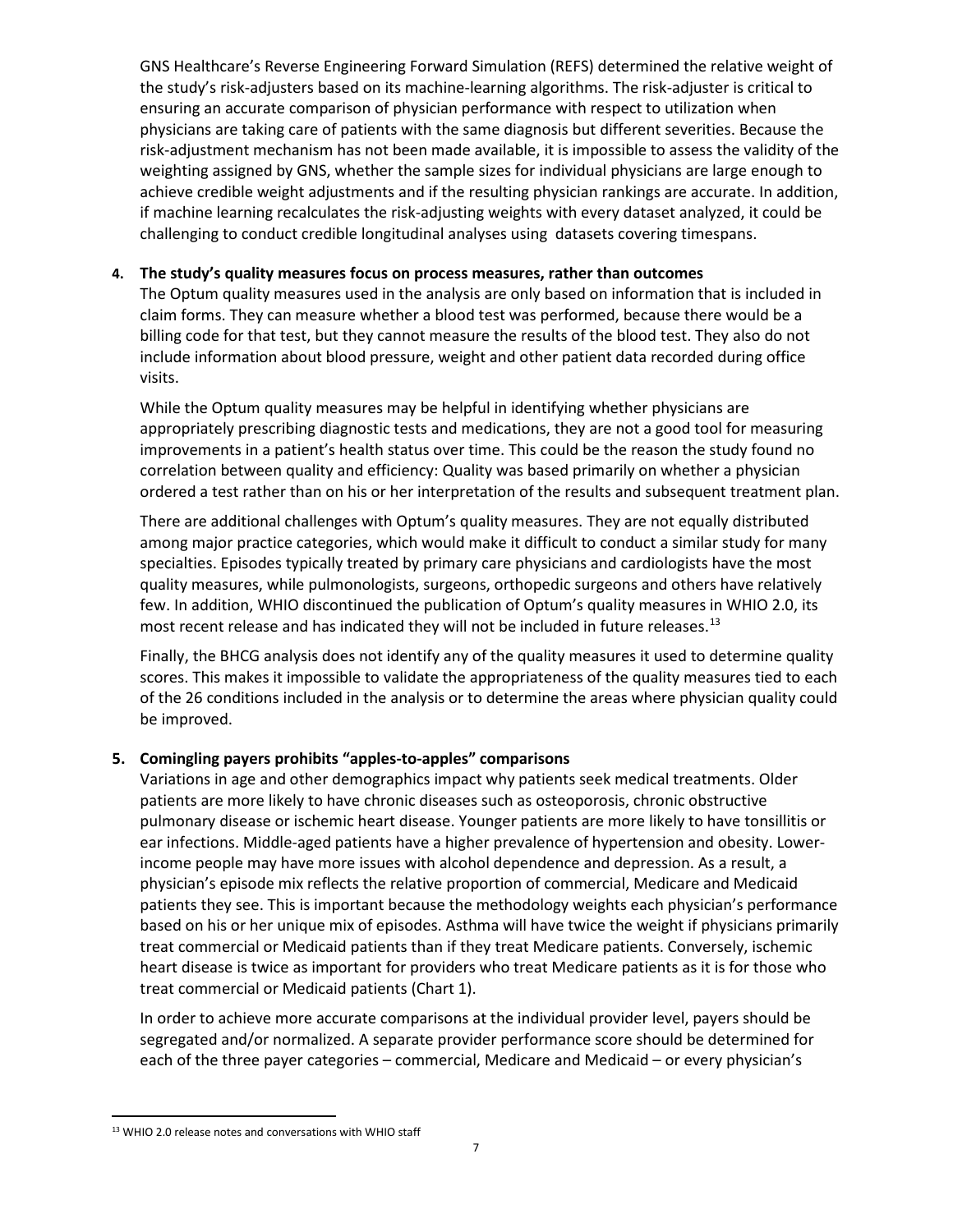

episode mix should be normalized to common market basket of episodes that reflects a typical payer mix.

## **6. The expected savings in medical utilization are likely overstated**

The WHIO database uses a "standard price"<sup>[14](#page-7-0)</sup> established by Optum, which provides the episode groupers. The standard price is designed to mitigate differences in negotiated discounts or the cost of living in geographic areas: \$1 in standard price in Milwaukee equals \$1 in standard price in Green Bay or La Crosse. This allows the standard price to be used as a proxy for utilization.

The "savings" cited in the BCHG study are identified as dollars, but are, in reality, a reflection of a reduction in utilization. Reducing inappropriate utilization can impact costs, but the impact will vary by provider and geographic area depending on the actual rates charged for individual services. Reducing inappropriate utilization in a low-cost area will have less financial impact than reducing inappropriate utilization in a high-cost area.

More importantly, the study's inability to determine– at a minimal confidence level – whether 70 percent of physicians are outperforming or underperforming the state average for efficiency makes it impossible to identify which providers need improvement and why.

<span id="page-7-0"></span><sup>&</sup>lt;sup>14</sup> Also referred to as "standard cost"